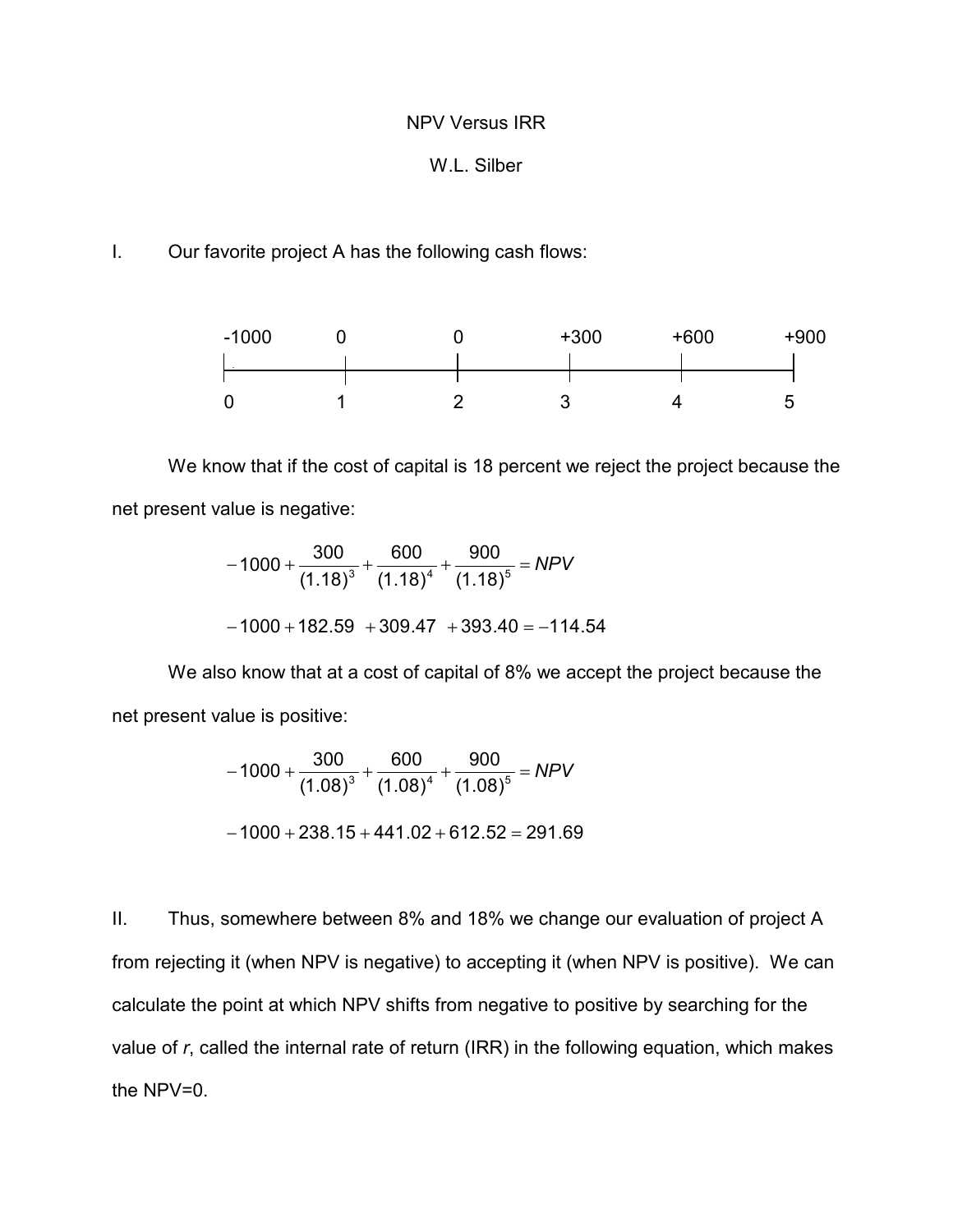$$
-1000+\frac{300}{\left(1+r\right)^3}+\frac{600}{\left(1+r\right)^4}+\frac{900}{\left(1+r\right)^5}=0
$$

More generally, if  $CF_i$  is the cash flow in period *i*, the IRR is that rate, r, such that:

$$
CF_0 + \frac{CF_1}{(1+r)} + \frac{CF_2}{(1+r)^2} + \dots + \frac{CF_t}{(1+r)^t} = 0
$$

In our case,  $CF_0 = -1000$ ,  $CF_3 = 300$ ,  $CF_4 = 600$  and  $CF_5 = 900$ . All the other  $CF_i = 0$ .

III. The IRR can, in general, only be derived by trial and error. Putting our values for the *CFi* into a calculator (very carefully) we find the *IRR*= 14.668%. We can check this result as follows:

$$
-1000 + \frac{300}{(1.14668)^3} + \frac{600}{(1.14668)^4} + \frac{900}{(1.14668)^5} =
$$

$$
-1000+198.97+347.04+453.97=-.02
$$

The sum is not exactly zero because of rounding.

IV. We can now formulate an alternative rule to accepting the project if *NPV > 0* and rejecting it if *NPV < 0*. In particular, we can recommend rejecting a project if the cost of capital is greater than the IRR (14.668% in this case) and we can recommend accepting a project if the cost of capital is less than the IRR. These two rules are equally acceptable in this case for determining whether project A will increase the value of the firm.

V. There are circumstances, however, where the IRR rule and the NPV rule provide conflicting advice. In particular, IRR and NPV may differ where there are two mutually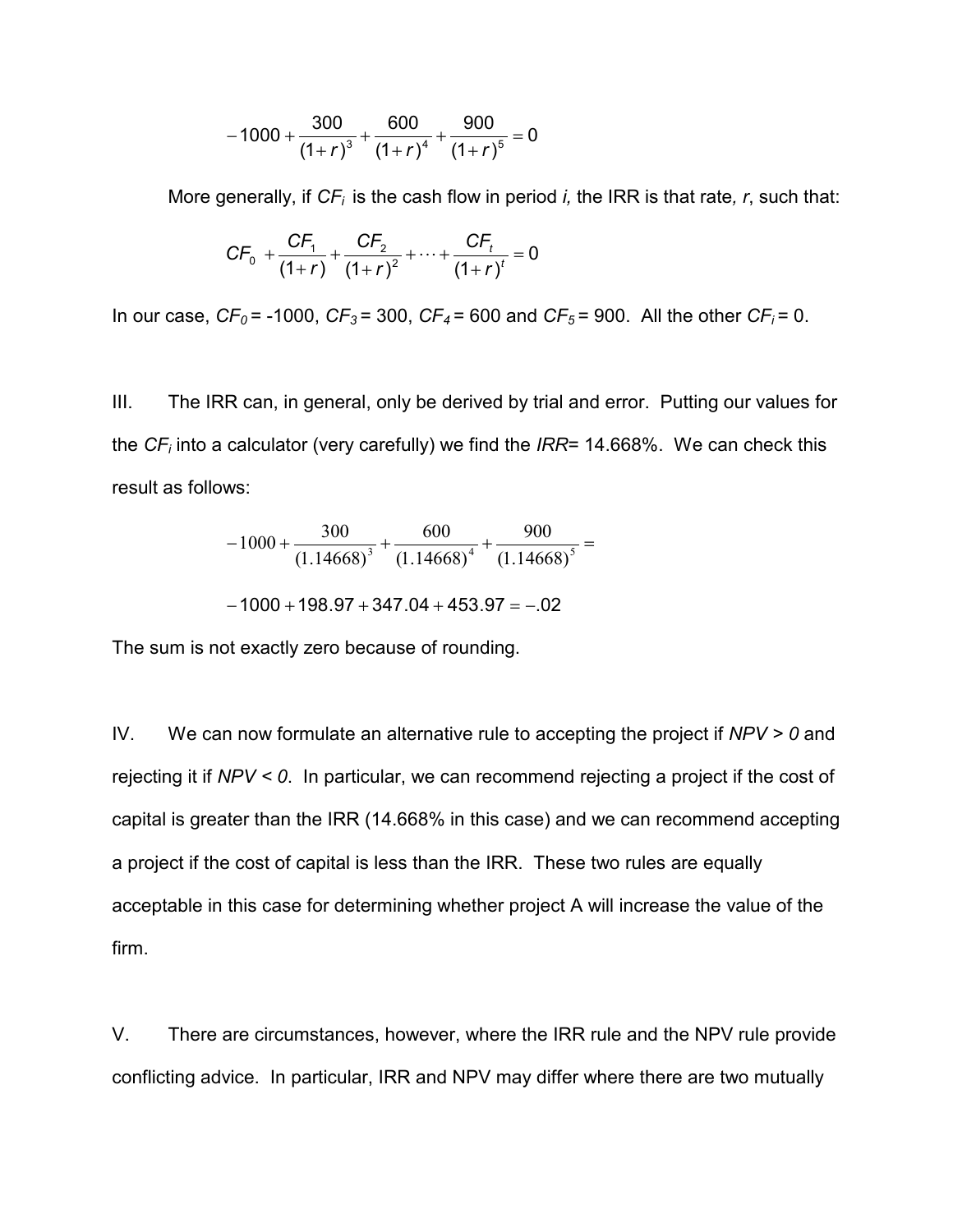exclusive projects that must be ranked according to which one is best and where these two projects have very different timing of cash flows. Whenever there is a conflict between NPV and IRR the correct answer is provided by NPV. Let's see why.

VI. Suppose we want to compare project B with project A. The cash flows are described below, with B's cash flows equally distributed over time, while A's cash flow (as we saw) are delayed.



We have already solved for the IRR of project A, i.e., *IRR<sub>A</sub>* = 14.668%. Solving for the IRR of project B produces,  $IRR<sub>B</sub>$  = 18.03%. Thus, the IRR rule ranks project B better than A. Let's see whether that is also true for the NPV rule, i.e., let's see if NPV<sub>B</sub> is always greater than *NPVA*. To implement the NPV rule we must calculate the NPV of A and B for alternative values of the cost of capital. This is done in table 1:

| able |  |  |
|------|--|--|
|------|--|--|

| Cost of | NPV <sub>A</sub> | NPV <sub>B</sub> |
|---------|------------------|------------------|
| Capital |                  |                  |
| 20%     | $-175$           | -43              |
| 15%     | $-12$            | $+73$            |
| 10%     | $+194$           | $+213$           |
| 8%      | $+291$           | $+277$           |
| 5%      | +458             | +385             |
|         |                  |                  |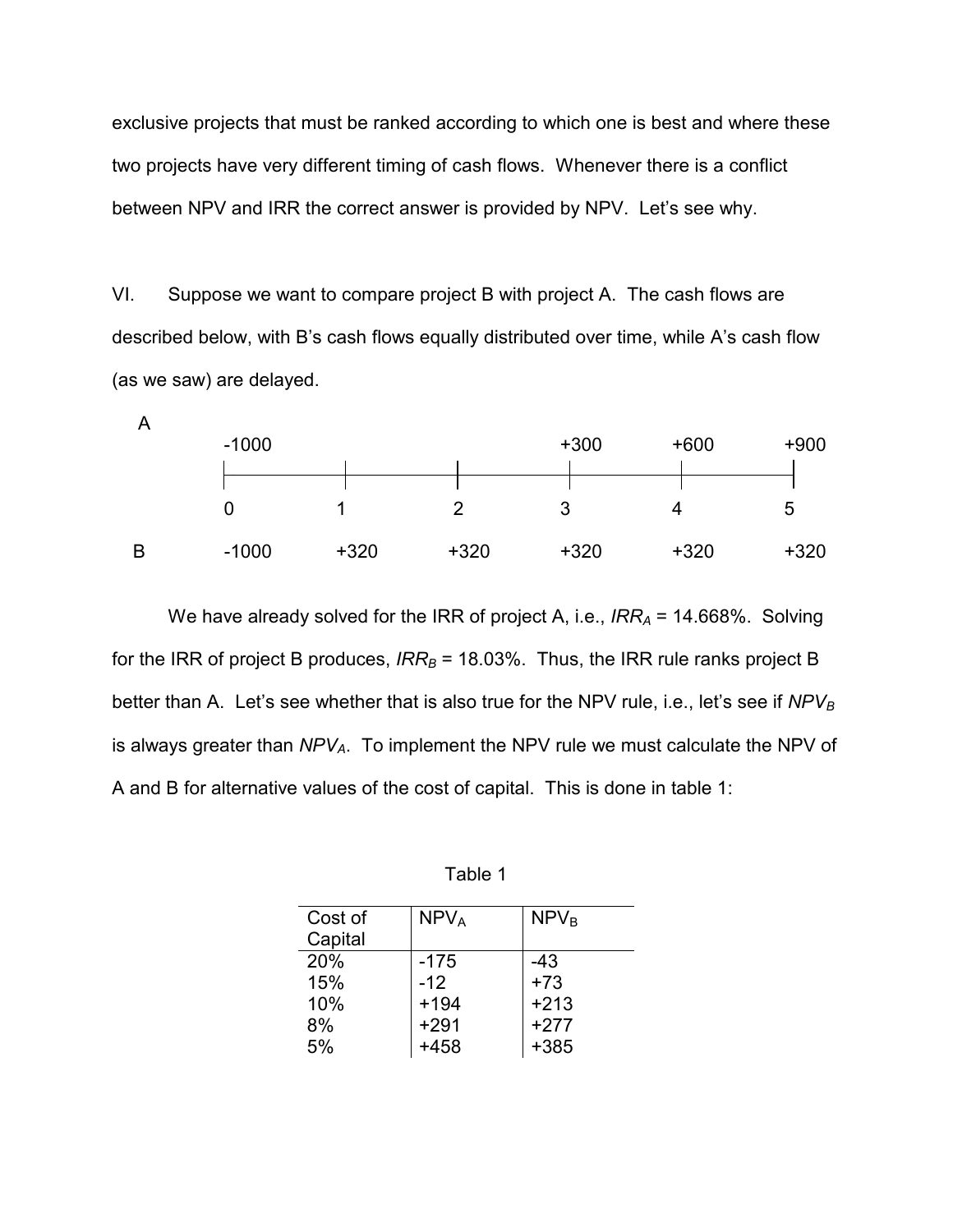Notice that project B is better (has a higher NPV) than project A when the cost of capital is above 10% (above 20% both have negative NPVs, but B is less bad), while project A is better when the cost of capital is below 8%. In fact, you can calculate the exact cost of capital at which the recommendation switches by setting  $NPV_A = NPV_B$ and solving (after some algebraic manipulations) for the IRR under those circumstances. This IRR turns out to be 8.8169%.

VII. We see that the NPV rule says that project B is better than project A (the same ranking as the IRR rule) only for "high" values for the cost of capital, i.e., for a cost of capital greater than 8.8169%. For values of the cost of capital below 8.8169% project A is better. This makes considerable sense. When the cost of capital is "high" the delayed cash flows of project A are penalized considerably, while when the cost of capital is "low" the delayed cash flows are not penalized. Indeed, the low cost of capital makes those "large but delayed" cash flows quite valuable.

VIII. One way to understand the preference of NPV over IRR, more generally, is to recognize that NPV uses the "correct" rate, i.e., the cost of capital, to discount the cash flows, rather than an "arbitrary" rate, i.e., the IRR, that makes *NPV =0*.

 Another way to understand the superiority of the NPV rule is that the discounting process inherent in both the IRR and NPV techniques implicitly assumes the reinvestment of the cash flows at whatever discount rate is used, either IRR or the cost of capital. When the IRR is very high relative to the cost of capital it is unrealistic to assume reinvestment at that high rate. This is especially damaging when comparing